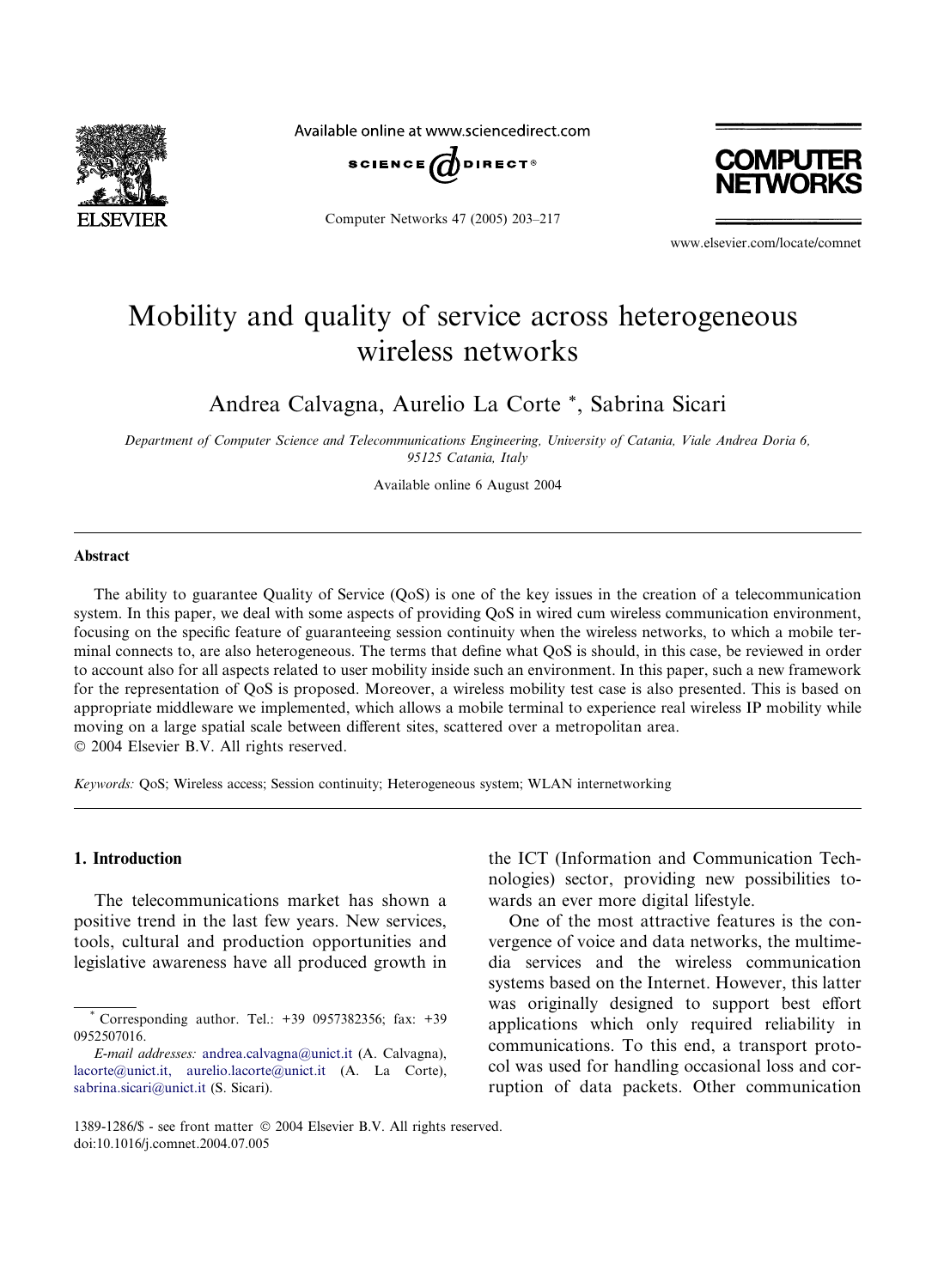qualities and guarantees, like timeliness, were considered to be of less or negligible importance, and so a best-effort service model suffices. But now, the advent of multimedia services and the convergence of circuit-switched and packet-switched networks in IP-based infrastructures, has asked for the provision of real-time services on the Internet and for the implementation of network mechanisms supporting QoS objectives on a terminal-to-terminal basis [\[1\]](#page-12-0).

QoS is related to the performance of the communication environment, which is characterized by quantitative measurement criteria in terms of subjective and objective user satisfaction [\[2\].](#page-12-0) There are no dedicated resources provided in traditional Internetworking data transport, which are largely packet switched, that allow for highly flexible and efficient data transport. The degree of resource sharing and multiplexing implies best-effort quality over a timely delivery of service, meaning that, there is no timeliness guarantee. Highly utilized networking and processing resources, which are desirable from a service provider's point of view, may result in QoS deterioration. Generally, two types of countermeasures can be taken: the provision of dedicated resources or adaptation of applications. Beginning with the Intserv and Diffserv models [\[3–5\]](#page-13-0) and resource reservation protocol (RSVP) [\[6–9\],](#page-13-0) many QoS control mechanisms and good theories for the maintenance and evaluation of QoS were developed and proposed by the scientific community; just as many books about the architectural, analytical and practical aspects were written [\[10\].](#page-13-0) Standardization bodies have faced the problem of defining performance metrics, QoS classes that must be taken into consideration, techniques to measure indicated performance and endto-end signalling [\[11\]](#page-13-0).

The result is that today in a wired communication environment based on the Internet Protocol, QoS can be supported by the techniques of resource reservation and those that allow the support of traffic priority [\[10\]](#page-13-0). However, the designers of the Internet Protocol implicitly assumed that users were stationary and did not take user mobility into account.

In a mobile communication environment, users wish to access the information they want at any given moment irrespective of their location. Furthermore, mobile computer users wish to access all the services available on the Internet, including multimedia services, with the same quality of access available in a wired environment—as though these services were provided by a desktop computer. Probably, in the near future mobile terminals will be equipped with interfaces that support multiple radio access technologies and that are, therefore, capable of operating in a communication environment that is heterogeneous [\[12\].](#page-13-0) So, one of the most exciting challenges will be the provision of services with QoS guarantees to mobile users connected to the Internet anytime, anywhere, with anybody/anything.

In a mobile wireless communication environment the problem of guaranteeing QoS to users or applications is more complex than in a wired communication environment. As is well known, with respect to a wired communication environment, the wireless channel is usually characterized by a lower bandwidth and a greater packet loss rate. In addition, the QoS provided by the wireless network, both in terms of throughput and packet loss rate, may change abruptly over time due to geographic impairments (e.g., physical obstructions) meteorological conditions, and so on. Also, the mobile user may move between cells characterized by different number of served users and, hence, with different available bandwidths. Even if the mobile user temporarily stands motionless the bandwidth available to it may vary as a consequence of the mobility of other users. Moreover, because of user mobility, rerouting of data packets may be necessary, and consequently, a possible variation of resources even in the wired part of the connection may occur. If the user moves between wireless networks with different access protocols, the protocol architecture must be capable of supporting sudden and sometimes abrupt variations in the characteristics of the connection in order to maintain the communication.

The task of providing consistent end-to-end QoS is even more complex when the end-to-end path of an IP session crosses multiple administrative domains. This is the case of third-generation (3G) wireless infrastructures, like UMTS, which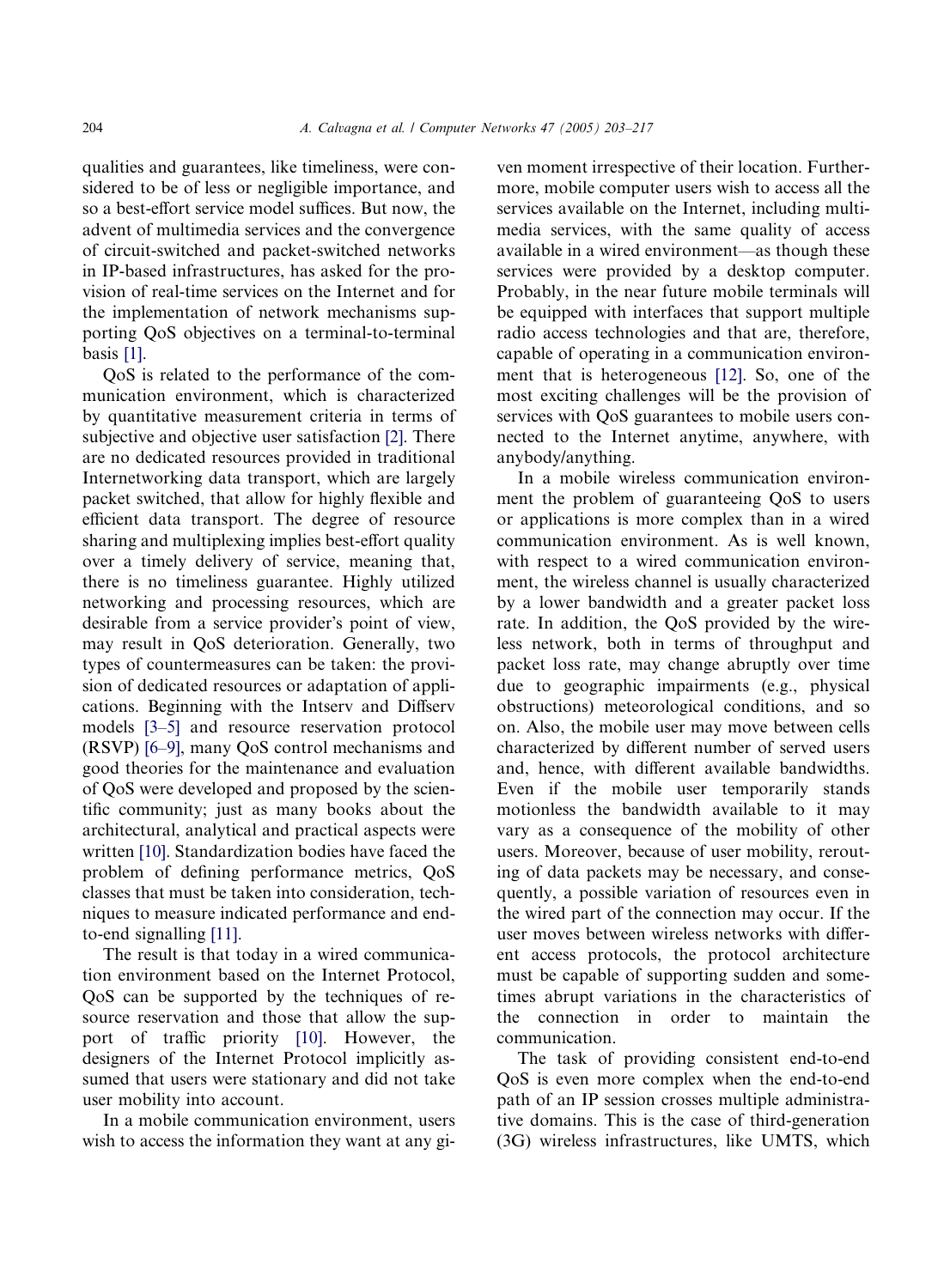already adopt IP in the core network, and claim to guarantee QoS in both the access and core network [\[15\]](#page-13-0). Actually, appropriate mappings of QoS service attributes into policy rules, and a common framework for applying policy-based QoS control, have to be introduced to support end-toend QoS in these systems [\[12–15\]](#page-13-0). In this paper we specifically focus our attention on the goal of seamlessly supporting uninterrupted connectivity to user applications while moving across multiple, possibly overlapping, heterogeneous wireless access systems, which is actually one of the most interesting problems and, at the same time, one of the key issues for QoS metric definition in a global communication environment. Moreover, from the users' point of view, session continuity is one of the fundamental parameters by which QoS is evaluated. From the service providers' point of view, it is one of the basic parameters on which resource reservation, rerouting, and other optimizations of the resource path may be carried out.

The main facets of the QoS problem are briefly represented in a layered general scheme. This scheme was designed taking into account the heterogeneous nature of the networks that a mobile user may cross as he travels. Moreover, a case study is presented which relates to the support of session continuity inside a wireless mobility framework, made up of wireless islands in the different university campus sites in Catania, which are interconnected using a broadband fiber optic network extended over a wide metropolitan area. Such a framework allows a mobile terminal equipped with a PDA device, for example, to experiment with real wireless IP mobility while moving on a large spatial scale, by means of middleware that takes advantage of the three main wireless technologies: Bluetooth, WiFi and GPRS.

The paper is organized as follows. In Section 2 the communication reference scenario is presented. In Section 3 a brief overview of the problem of supporting session continuity, and how to overcome it, is given. In Section 4 the proposed model for representation of QoS is presented. Some details and numerical results about the test performed in the case study are given in Section 5. Finally, in Section 6, we drawn our conclusions.

# 2. Reference scenario

In this paper we take as reference scenario a communication system made up of a wired broadband network interconnecting two or more types of wireless access networks (GPRS, WiFi, Bluetooth). Each wireless network is subdivided into different administration domains. In this scenario, a mobile user accesses the wired network through a wireless access point. Keeping in mind the need for mobility, mobile users have at their disposal mobile terminals (MTs), equipped with interfaces that support multiple radio access technologies to adequately adapt to a scenario that is heterogeneous. Some hosts (the Base Stations—BSs) act as a radio access interface, thus allowing MTs located in a cell to access the wired network. Cells from any type of wireless system may partially overlap, but we assume that even if a MT can exchange control information with more than one BS from each wireless system, being equipped with devices to support multiple radio access technologies, it only exchanges user information with one BS at a time. We assume that the area in which the MT moves is covered by at least one wireless network, depending on a radio electrical coverage structure organized in micro and macro cells.

Fig. 1 illustrates the example network scenario: three types of wireless networks (in the example given, Bluetooth, WiFi and GPRS) cover some areas



Fig. 1. Reference scenario.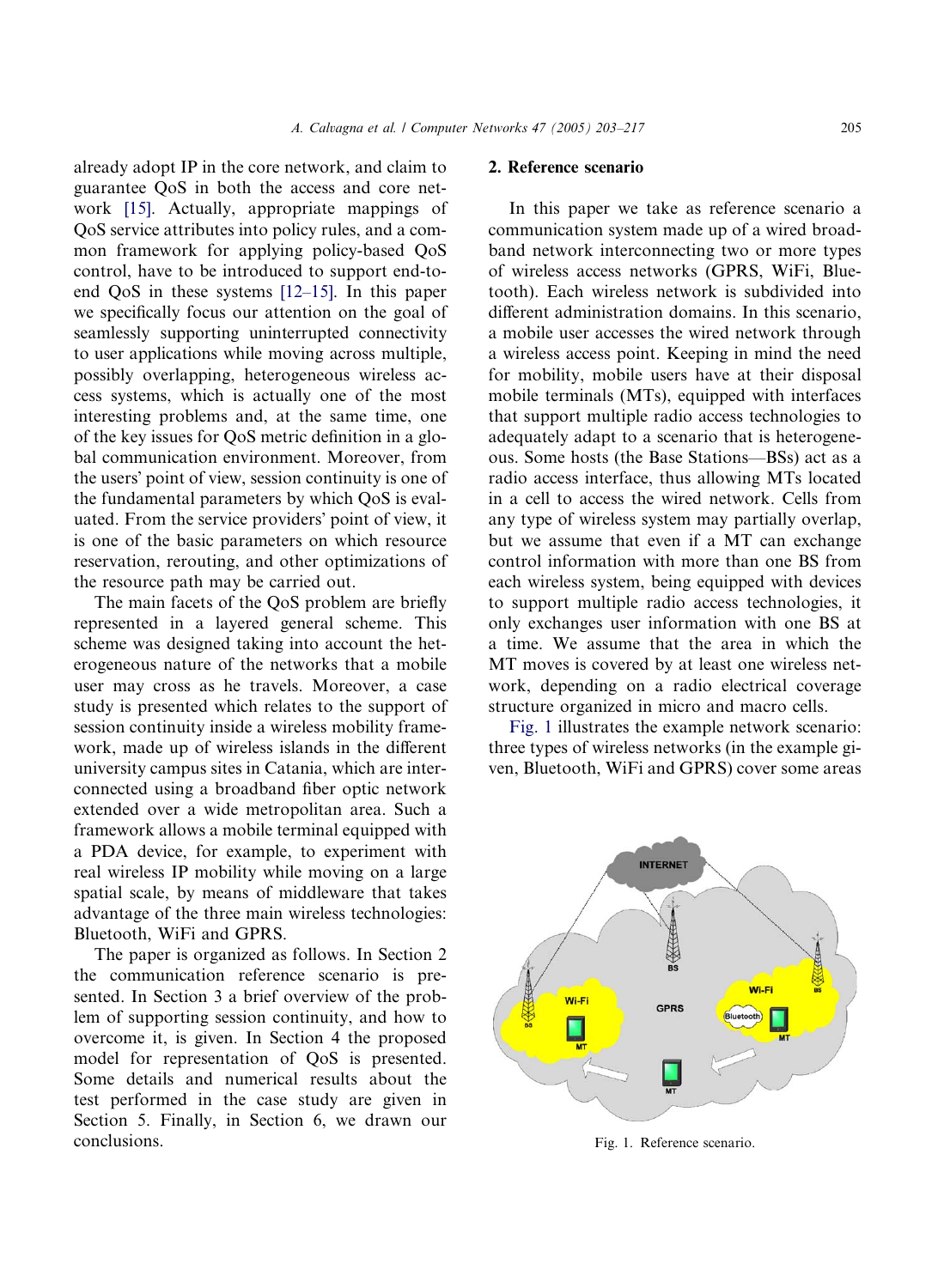of interest: each of the wireless networks is connected to a wired backbone based on IP, and the BSs of each type of network cover a different area, in such a way that an MT in any position can decide, depending on the appropriate strategy, to which BS do connect.

The aim in the depicted heterogeneous environment is to provide global seamless service coverage to a specific area, allowing access to the service independent of location. In the assumed scenario an MT can carry out different types of handovers and in particular:

- Intrasystem Handover. In this case, the MT passes from one wireless system cell to another cell in the same system. The access points are part of the same administration domain.
- Intersystem Handover. In this case, the MT passes from one wireless system cell to another cell in the same system. In this case the access points are part of different administration domains.
- Heterogeneous System Handover. In this case, the MT passes from a wireless system cell to a cell in a different wireless system.

The problem of session continuity is completely different in each of the three cases. In the first case, the mechanisms that allow us to keep the session open are usually intrinsically present in the link layer. In the case of the intersystem handover, the homogeneous nature of the wireless network allows us to efficiently use network layer solutions such as Mobile IP (MIP) to maintain session continuity.

The most interesting case, with regard to global mobility on a large scale, is that of heterogeneous system handover. To carry out such a handover the following are necessary:

• Bilateral Protocol Mechanisms supporting the communication between two equivalent logic entities that are part of the systems involved in the handover. Let's call these entities  $Gate$ ways. In particular, we will define as *Home* Gateway, the gateway of the system of origin, and Foreign Gateway, the one of the network to which the user migrates.

• Support for the transport of flows tolfrom the two domains. Traffic flows originated by mobile terminals inside, i.e., the foreign WiFi environment need to be routed through the GPRS environment toward the Home Gateway or the Internet destination host. Therefore, appropriate support for interoperable routing of IP flows across heterogeneous networks must be provided.

Currently, the most viable solution is tunnelling, in that it preserves the IP context, thus keeping the session active. Obviously, the whole handover procedure has to guarantee that certain parameters (delay, throughput, etc.) must be fulfilled, therefore a set of QoS metrics will have to be defined. If MT moves out of coverage and enters into a cell from another wireless system, it would be necessary to use a tunnel between the Home Gateway and the Foreign Gateway. In this way, if the IP session is ongoing, we are able to maintain it without any interruption in the service. Fig. 2 shows where the Gateways are located in the assumed reference scenario.

We also assume that the handover between the different wireless systems can be carried out on the base of the perceived QoS itself. A MT can, i.e., decide to carry out a heterogeneous system handover to maintain the established level of



Fig. 2. Reference scenario: gateways and tunnelling between gateways.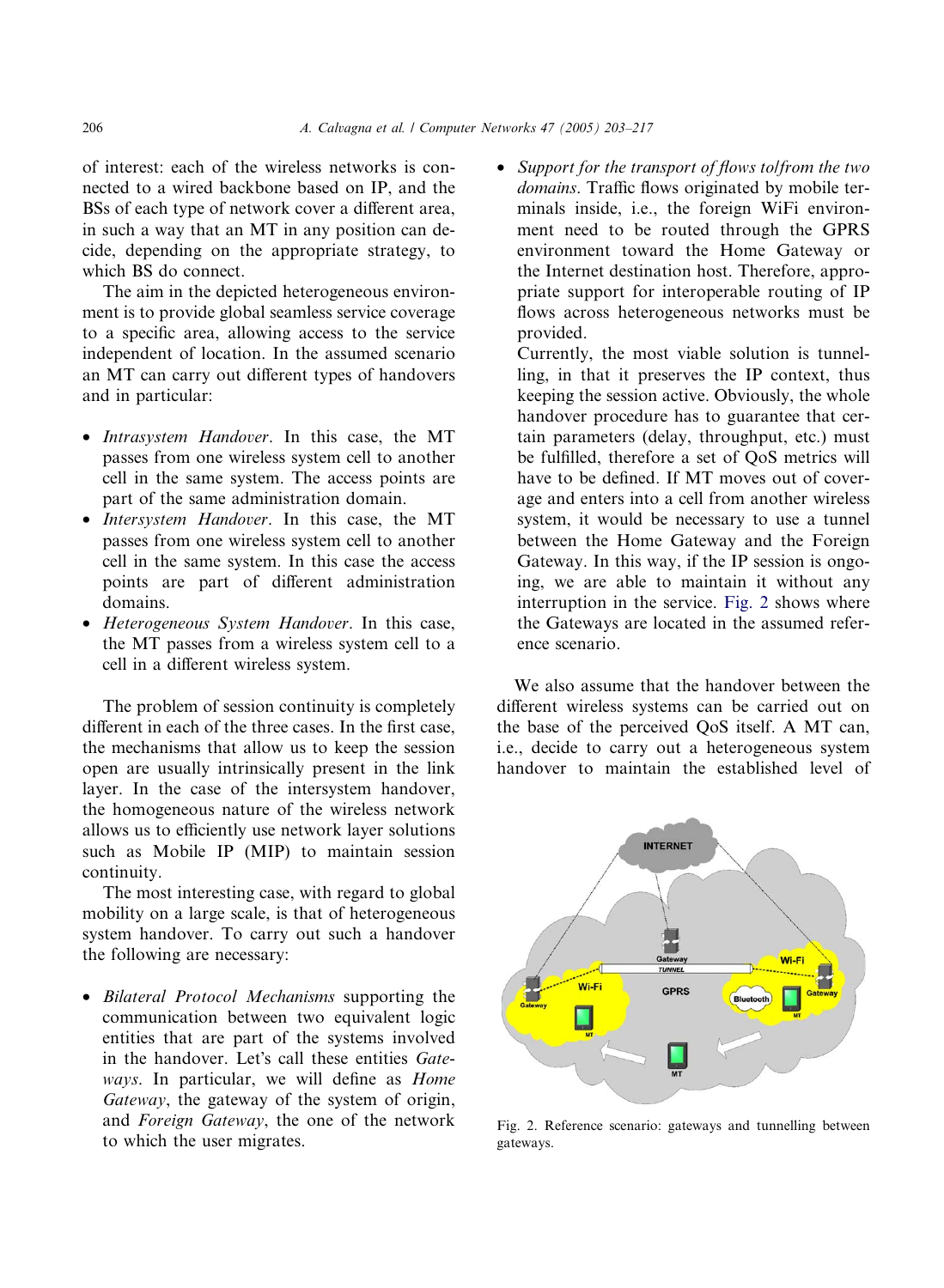QoS, even if the user has not left the area of coverage of the original wireless system. Therefore, it has not registered a session interruption, but has experienced a deterioration in service.

#### 3. An overview on ''session continuity''

On the Internet, today, there is a certain degree of mobility. A user can move from one site to another and has essentially connectivity and the same set of Web services available everywhere. This is generally referred to as ''nomadicity'' [\[16\]](#page-13-0). Unfortunately with nomadic mobility, users have to shut down all application sessions and restart them when they connect at the new point of attachment to the network.

For many users of the Internet this type of mobility suffices, but wireless data networks bring the potential for an enhanced mobility experience. With the proliferation of IP-based mobile devices, like PDAs, cell phone and laptops, the wireless users' biggest desire, now, is to be able to remain connected to the Internet or to their enterprise network at all times and in all places. There are a large number of IP access networks that support wireless mobility of terminal hosts; for example, wireless Personal Area Networks (PAN) and Local Area Networks (LANs), cellular Metropolitan Area Networks (MANs) and satellite and cellular Wide Area Networks (WANs). Nevertheless, if compared, all these wireless IP access technologies show very diverse technical characteristics (bandwidth, delay, bit error rate, bit energy consumption, coverage/availability, [\[17\]\)](#page-13-0), and require very diverse hardware interfaces and software drivers in order to work properly. In a large-scale network environment, featuring seamless mobility, the user should be allowed to roam freely between the different types of wireless access networks, with minimal (possibly zero) user intervention.

Thus, in order to implement such a mobile environment it is necessary to deal with some issues both on the network-side and the terminal-side of the network. The first of which is the integration of heterogeneous access networks. Today, it is not feasible to assume we will ever come to an ideal scenario where only one "perfect", globally

spread, standard access network technology will exist. This would be quite an easy scenario for seamless mobility deployment. But, today, we instead see many wireless access techniques, with their evolution or brand new, different solutions appearing and succeeding over time. Thus, having some degree of interoperability between them is the essential requirement that we need to cope with at the network-side of a seamless mobile environment. This involves, as a minimum, agreement on common naming and addressing schemes for the following main entities: users, devices, and services. Then, each access network can privately implement its mapping of those entities into actual physical users and network devices or locations while still preserving the full environment features. Also, a common inter-network-level information unit format is needed, and in this case the IP packet format is very most likely to be the one, de-facto standard.

On the terminal-host side, a number of diverse hardware interfaces are required: the more there are, the richer the seamless mobility that may be experienced by the final user. Today, a modern mobile user can leverage from diverse overlapping wireless access technologies over distinct spatial scales [\[18\]](#page-13-0), in order to always be on-line. Last, but not least, operating system, integrated support for multiple data link level interfaces, is definitely required to really seamlessly implement large-scale mobility of terminal hosts, featuring, i.e.: (1) ''always best connected'' traditional and vertical inter-system handover management; (2) configuration and user preferences of management tools; and (3) OSI transport-to-network layer enhancements in order to multiplex IP data flows to/from multiple network interfaces that are likely to change over time, dynamically.

To support these changes, there is a need to actively re-direct the IP flows, while preserving their context. Moving from the network up to the application layer, the IP flow context includes but is not limited to, security context, protocol information, policy, QoS specification, flow endpoint identifiers, congestion indication/management, header compression and accounting information.

The most common and simple example of context is supplied by the two end points of a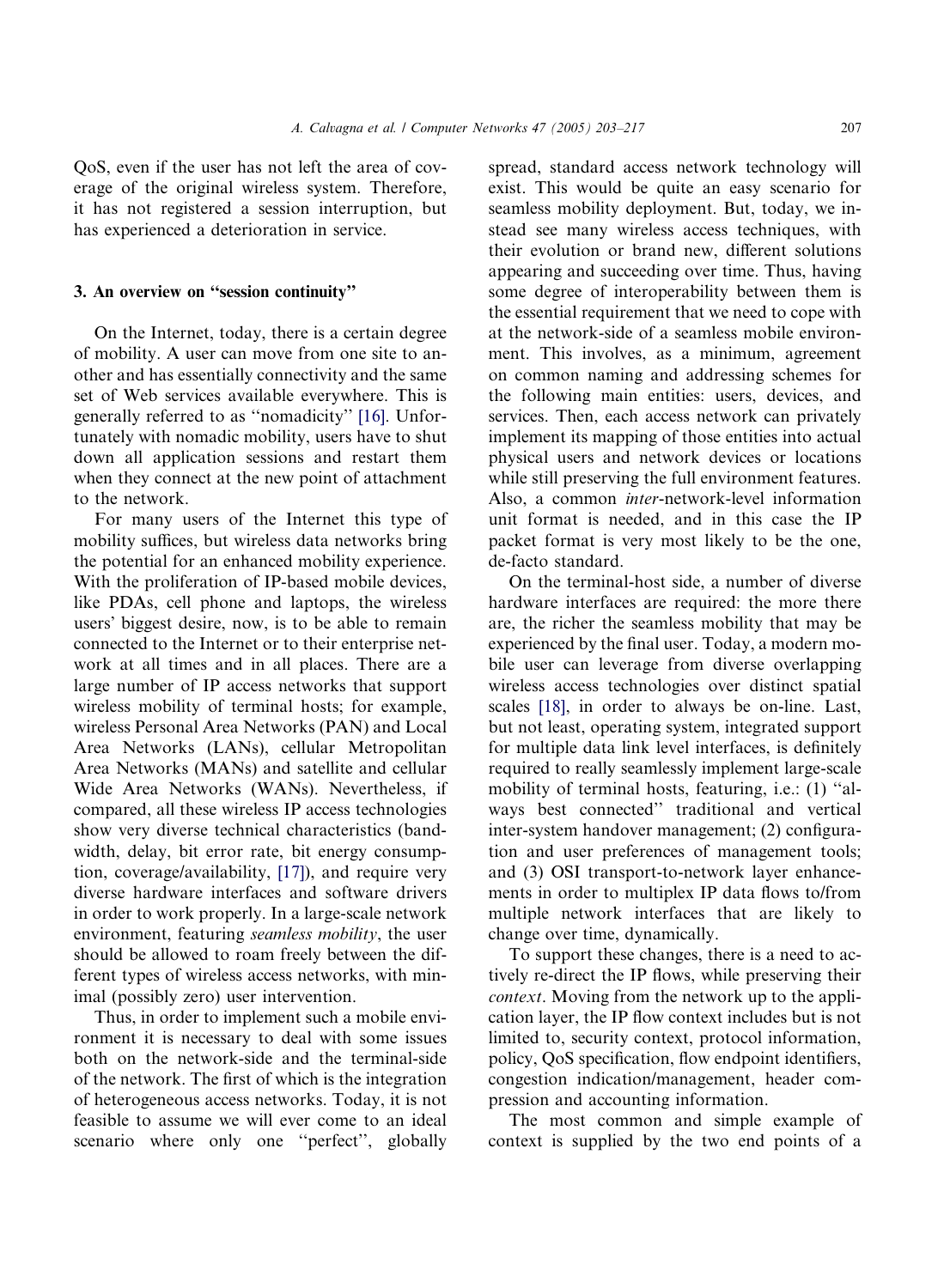TCP-based application session (i.e., http browsing), that are the IP addresses and the transportlayer port numbers of each end point, which is a tuple that uniquely identifies that connection. Any change in those identifiers tears down the connection and breaks the session continuity. When a mobile terminal moves from one point of attachment (wired or wireless) to another, it is likely to have at least one new IP address assigned. This change in IP address will usually break any ongoing TCP session.

Moreover, the QoS requirements of a given session flow could be very different from application to application (see Table 1), and may even be incompatible with a given access network, or at least require substantial trade-offs in order to adapt to the available resources. What is important to note here, is that we do not want to deal with the IP flow servicing problems that may occur inside any specific network system, nor with the technical details of its underlying access technology and QoS support implementation. We want to take into account only the additional burden that has to be introduced overall to seamlessly support mobility across heterogeneous systems, that is, across systems relying on different access technologies. For true mobility to be achieved it is extremely important that the user sees that the application session persists without timing out because of a heterogeneous-system handover.

While the property known as ''Session Continuity'' [\[19,20\]](#page-13-0) refers to mechanisms that ensure that active transport or application layer sessions are not broken due to mobility, seamless mobility is achieved when the session continuity is maintained even as the mobile device changes its point of attachment or interface type. So, a mobile terminal could be moving from a fixed Ethernet 802.3 connection to an IEEE 802.11 wireless LAN (WLAN)

interface or into a wide-area cellular interface such as GPRS or UMTS, without session interruption.

The solution to the seamless mobility problem can be classified according to the OSI layer at which it is implemented: at link layer, network layer, application layer, or in all of them, with different impact on the involved networks and terminals.

• Application layer mobility essentially confines the burden of managing a mobile session and the underlying changes of the IP context in the application layer, that is, inside the terminal hosts. For example, FTP, which is commonly used for downloading files, music or video, would have to be enhanced to support mobility. As a big advantage, this approach would require minimal intervention on the network side of the systems. On the other hand, all existing applications would have to be rebuilt to support mobility. As a consequence, such an approach is not considered a viable solution. Also, emerging applications (like ROAMIP or MSMessenger) tend to rely on application-layer user identification, instead of terminals. In contrast to, i.e., Mobile IP [\[21\],](#page-13-0) these assume that mobile users have permanent identifiers that are not IP addresses. The idea is to implement user mobility alone, without necessarily overlapping it with terminal host mobility. Mobile nodes dynamically obtain IP address in each foreign network they visit, and the binding between a mobile user's permanent identifier and its host actual IP address is stored by a global location service that operates, also, at the application layer. Thus, transparent network-layer mobility support is not needed to locate users. These considerations motivate the application layer approach supporters, in contrast to the network layer approach.

| Table 1                                                 |  |  |
|---------------------------------------------------------|--|--|
| QoS specs for the main classes of Internet applications |  |  |

| you open for the main encouple of meeting applications |                  |                 |                  |           |  |  |  |
|--------------------------------------------------------|------------------|-----------------|------------------|-----------|--|--|--|
| Class                                                  | Application      | Bandwidth (b/s) | Delay bound (ms) | Loss rate |  |  |  |
| <b>CBR</b>                                             | Voice            | $32k-2M$        | $30 - 60$        | $10^{-2}$ |  |  |  |
| nrt-VBR                                                | Digital video    | $1M-10M$        | Large            | $10^{-6}$ |  |  |  |
| rt-VBR                                                 | Video conference | $128k-6M$       | $40 - 90$        | $10^{-3}$ |  |  |  |
| <b>UBR</b>                                             | File transfer    | $1M-10M$        | Large            | $10^{-8}$ |  |  |  |
| ABR                                                    | Web browsing     | $1M-10M$        | Large            | $10^{-8}$ |  |  |  |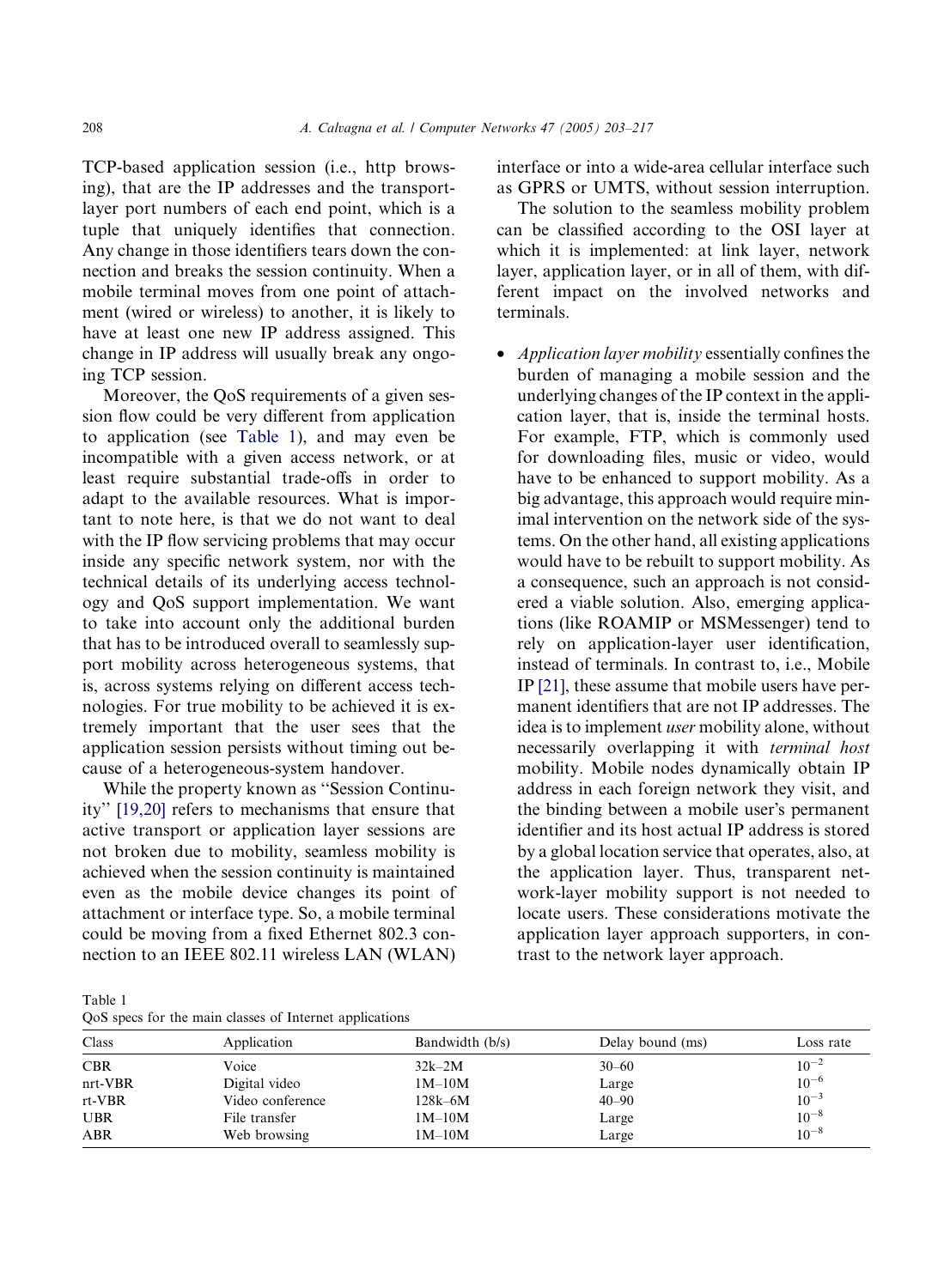• *Network layer mobility* hides the changes in IP address of network attachments from the upper layers, so that applications are essentially unaware of mobility enhancements. This kind of approach also simplifies the problem of providing mobility to all already existing applications. Actually, it requires just one upgrading of the operating system on the terminal host, rather than individually dealing with applications. Nonetheless, it has a more dramatic impact on the network side, where adequate (Home/Foreign Agent) support must be set up in the routers of each featured access LAN. Mobile IP is currently the most acknowledged and deployed IP mobility solution implemented at the network-layer. While it is considered to be a scalable approach in the context of the Internet, it was originally designed to support IP mobility across what once was a wired-only network context.

This obsolescent aspect of its design leads to at least a few big issues with respect to the implementation of the seamless mobility concept. First of all, session continuity is not supported. Actually, Mobile IP uses address translation to ensure that mobile nodes are reachable via permanent IP addresses. Mobile IP, just as the (wired) Internet paradigm itself, assumes that IP addresses are unique identifiers for both the terminal and its actual point of network attachment. As a consequence, changing network location implies also sending explicit terminate notification to all active transport-layer connections. This, in turn, means that even the application sessions owning those transport connections should be stopped and rescheduled in the new host location (and, what is more, the rescheduling is usually left up to the user). This is clearly in contrast with our objective: in the context of a wired cum wireless seamless and mobile IP access network, being able to distinguish between hosts and host locations is an essential requirement in order to preserve the IP context of applications while moving from one place to another. The IPv6 protocol natively supports this type of differentiation allowing for doubled address fields (source/ destination host and source/destination location) directly in the packet header, coupled with adequate route processing algorithms in IPv6 routers. IPv6-based enhancements of the Mobile IP protocol for wired cum wireless networks, at least partly overcoming the above issues, have already been proposed [\[22,23\]](#page-13-0) but, as of today, the IPv6 Internet backbone is still far from being widely deployed.

In principle, approaching the IP mobility issue from the network layer will always lead to solutions that are easily scalable but, at the same time, not really suited to supporting high mobility rates. Actually, they will clearly tend to show poor performance with respect to more federated/localized mobility management approaches, which better fit the space locality of a rapidly moving terminal host.

• At link layer mobility can be supported by means of network interface drivers natively handling terminal mobility. As an example, IEEE 802.11 WLANs provide link-layer mobility: a device moving across an 802.11 access point within the same distribution system is able to maintain its sessions uninterrupted. Nevertheless, the very nature of this approach itself confines its scalability inside one single-access LAN. In addition, link layer mobility solutions for seamless mobility across heterogeneous access media would be extremely complex to realize. Thus, we can conclude that this kind of approach should be conveniently applied only to homogeneous (single-access technology-based) network scenarios.

To summarize this brief comparison, to develop and deploy a network layer based mobility solution may be generally considered the more viable and convenient approach. Nevertheless, existing network mobility protocols, like Mobile IP, have to be enhanced in order to provide for the extra requirements of a seamless, mobile, heterogeneous but integrated, wired cum wireless environment. From the final user perspective, these include at least:

• Application session continuity support in wired cum wireless access contexts. Some work in this direction has been recently proposed [\[22,24\]](#page-13-0),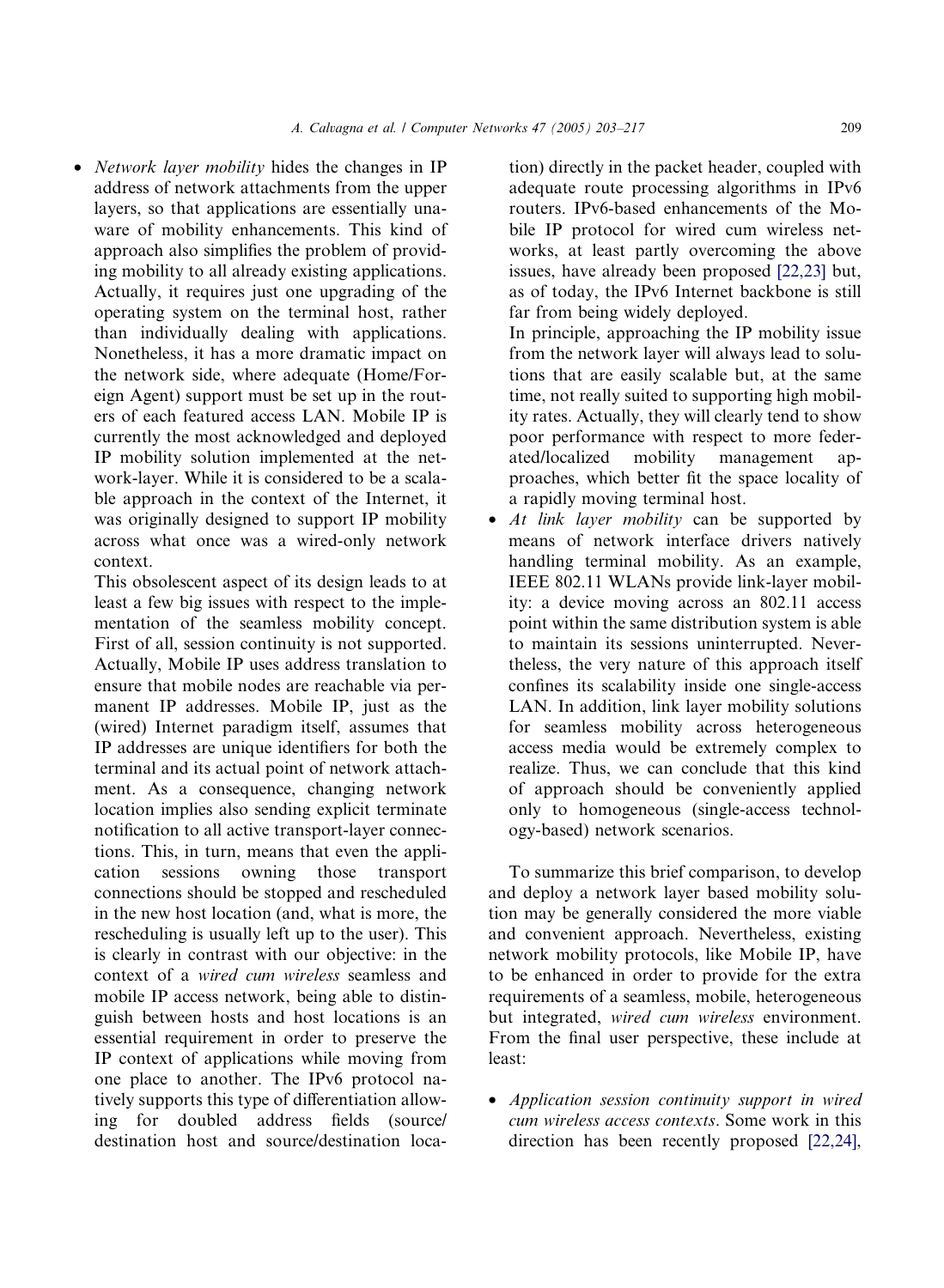but a lot more remains to be done to guarantee application session persistence while performing fast system handovers between heterogeneous access networks (i.e., WiFi to/from GPRS).

- Seamless and smart inter-system handover management. The user should always be able to attach to the most convenient local network without any explicit intervention. The automated procedure should continuously optimize for terminal energy consumption, user movement pattern, network topology (if known), available access networks latencies, bandwidths, medium reliability, QoS support, security policies and servicing tariff plan.
- The session should be adapted to possibly different network conditions. Network, transport (and application) layer enhancements to support QoS-requiring flows, possibly moving across multiple, heterogeneous, IP network systems are needed. Agreement on a top-level QoS definition is a fundamental step in order to achieve this.

### 4. Quality of service

QoS can be defined in many ways and can include various aspects and different sets of service requirements, such as performance, availability, reliability and security. The parameters that describe QoS can be defined in a deterministic or stochastic way or through average values at suitable time intervals [\[10\]](#page-13-0). The meaning of QoS and its parameters can take on a meaning significantly different, depending on the point of view from which you wish to evaluate it. Customers, service providers and telecommunication engineers all view QoS in a different way, using performance metrics to evaluate QoS that might be different from each other.

In [\[25\]](#page-13-0) a general model is presented. In this model the notions of Intrinsic, Perceived and Assessed QoS is illustrated. *Intrinsic* QoS is strictly determined by transport network design and the provision of network access, termination and connection [\[25,26\].](#page-13-0) The approach used for defining QoS is similar to that used by IETF in the definition of QoS [\[7,27,28\]](#page-13-0) and to the approach used by ITU and ETSI for defining the concept of Network Performance [\[29–32\].](#page-13-0)

Perceived QoS takes into account how the service is perceived by the customer. It is a subjective type of quality, and therefore can be defined both through technical and objective parameters, linked to the parameters that represent the Intrinsic QoS and through the users' expectations of a specific service. Apart from the technical aspects, linked to the notion of Network Performance, the approach followed by the ITU and ETSI in the definition of QoS is fundamentally based on the perception of the same by the user [\[29,31\].](#page-13-0) Completely different, however, is the approach of the IETF that, as already mentioned, treats the problem of QoS as an intrinsic QoS problem and absolutely pays no attention to perceived QoS.

The Assessed QoS represents a vision of perceived QoS viewed from a higher level than perceived QoS and depends on, unlike Perceived QoS, various factors such as service price and client satisfaction with customer care [\[25\]](#page-13-0). Neither ITU nor ETSI nor IETF deal with assessed QoS. An overview of commonly used terminology related to quality of service in IP networks and a comparison among the approaches used by IETF, ITU and ETSI for defining QoS is shown in [\[26\]](#page-13-0). In this paper, starting from [\[26\],](#page-13-0) we introduce a model that allows us to highlight the aspects of QoS in a heterogeneous and wireless communication environment. Hence, the term QoS is used with many meanings, ranging from the user perception of the service, to a set of connection parameters necessary to achieve particular service quality. Let us consider the layered structure for the representation of QoS shown in [Fig. 3](#page-8-0).

The two lowest layers are the Basic Level and the Multimedia Level. The Basic Level corresponds with the layer of Intrinsic QoS in the general model proposed in [\[26\]](#page-13-0), and identifies the QoS parameters that must be considered in any type of connection. These depend on technical aspects and are determined by the type of transport network projected, from connection to termination. QoS is expressed in terms of the bit rate of transferring user data available for the service or target throughput that may be achieved, delay and delay variation (jitter) experienced by user information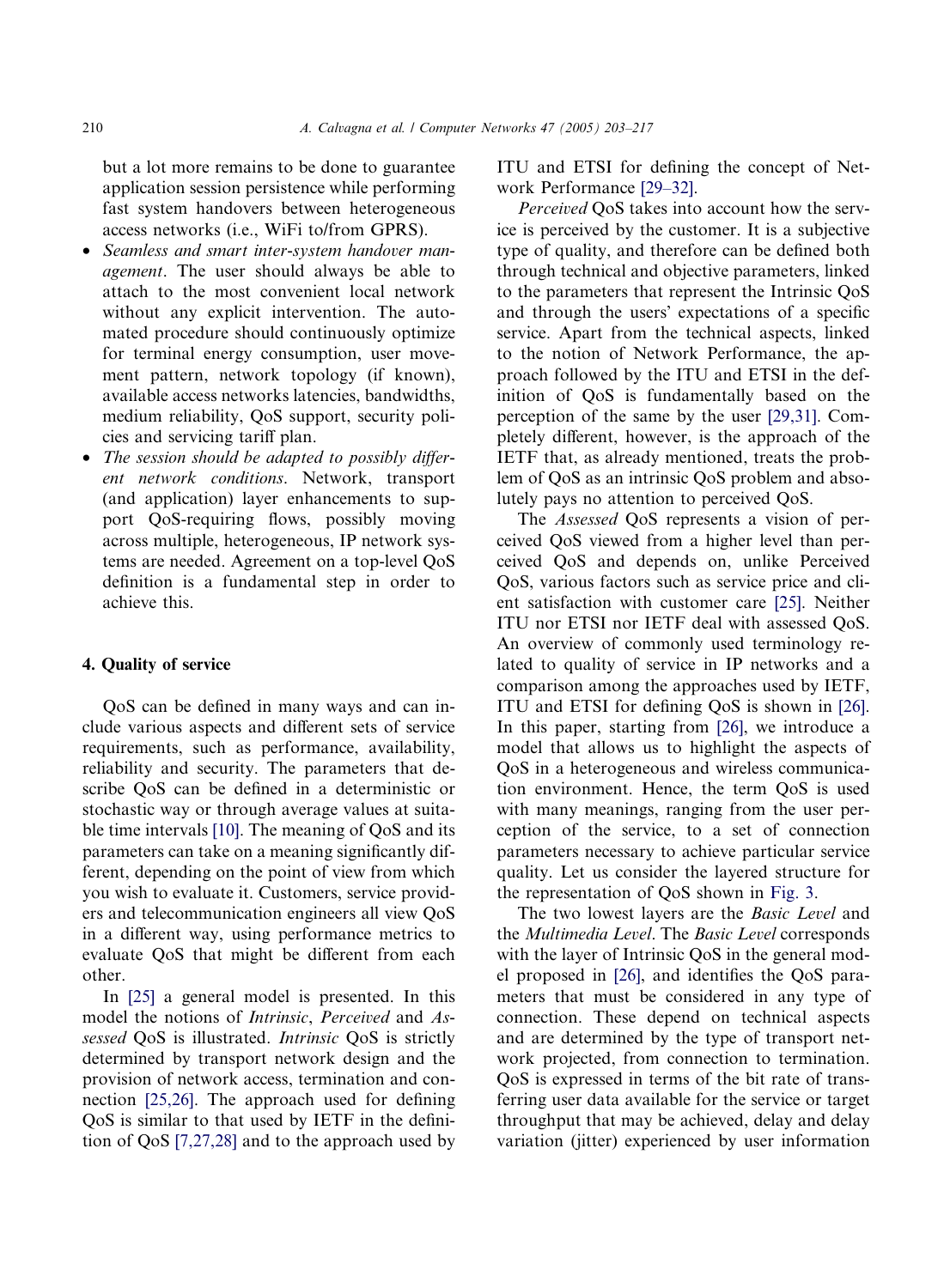<span id="page-8-0"></span>

Fig. 3. QoS model.

units while passing through the network and loss rate of user information unit [\[26\].](#page-13-0)

In wired networks it is possible to assume stationary users and low error rates, which are not valid assumptions in the wireless/mobile environments. Thus, it is not feasible to apply the same solutions in order to provide OoS guarantees. since new obstacles have to be overcome. Specifically:

Mobility: wireless users tend to move around, triggering frequent handovers between adjacent wireless cells. Optimizing the handover procedure in order to provide seamless communication is not an easy task, since resource availability may vary from cell to cell, and even local QoS policies may vary from one administrative domain to the other.

Scarcity of resources: wireless links have much lower bandwidth than wired links, due to physical limitation of the wireless media, even though this disparity is expected to be partly filled in the future.

Unreliability: noise, multipath fading, shadowing, and interference render Wireless channels much more unreliable than wired links. They are also inherently prone to location-dependent, time-varying, and bursty errors.

The Multimedia Level is the second layer in the proposed model. This layer was introduced taking into account the requirements of multimedia services and basically refers to media synchronization. A multimedia stream is, actually, characterized by multiple monomedia streams related to each other by means of time, spatial or logical relationships that can be altered when the information unit crosses a network and that must be preserved [\[33\]](#page-13-0). At this level, the QoS parameters are basically linked to the skew occurring in the multimedia stream, that is the difference between the instantaneous delays of information units belonging to two different monomedia streams that compose the multimedia stream. As measurements of human perception of the above parameters have shown monomedia streams may appear to be ''in synch'' if jitter and skew are limited to appropriate values [\[2\]](#page-12-0), the QoS parameters can be expressed as restrictions on the statistic values assumed by skew.

The third level proposed is the Wireless Level. This level was introduced to measure user mobility, or more specifically, to take into account the fact that when a mobile terminal passes from one cell to another the rerouting of the information units may induce a sudden variation in the endto-end delays, and depending on the technique used for the handover, a loss or duplication of the information units that make up each monomedia stream. At this level, we assume that the MT carries out the handover through the homogeneous systems and so, does not carry out a network protocol change during the passage from one cell to another. Therefore, the connection's nominal rate does not change. The QoS parameters can be expressed in terms of the variation of average delay during the passage from one cell to another and in terms of the number of information units that are lost or duplicated during the handover. Also in this case, the QoS parameters can be expressed as restrictions on the statistic values [\[33\].](#page-13-0)

The fourth level of the proposed architecture is the Heterogeneous System Level. This takes into account the fact that the handover can be carried out by heterogeneous systems, in which the mobile terminal has to carry out a change in network access protocol and a mechanism that guarantees session continuity for it to be a seamless handover. QoS, at this level, can be represented by two parameters: the probability that the session will not be maintained, and overhead in transmission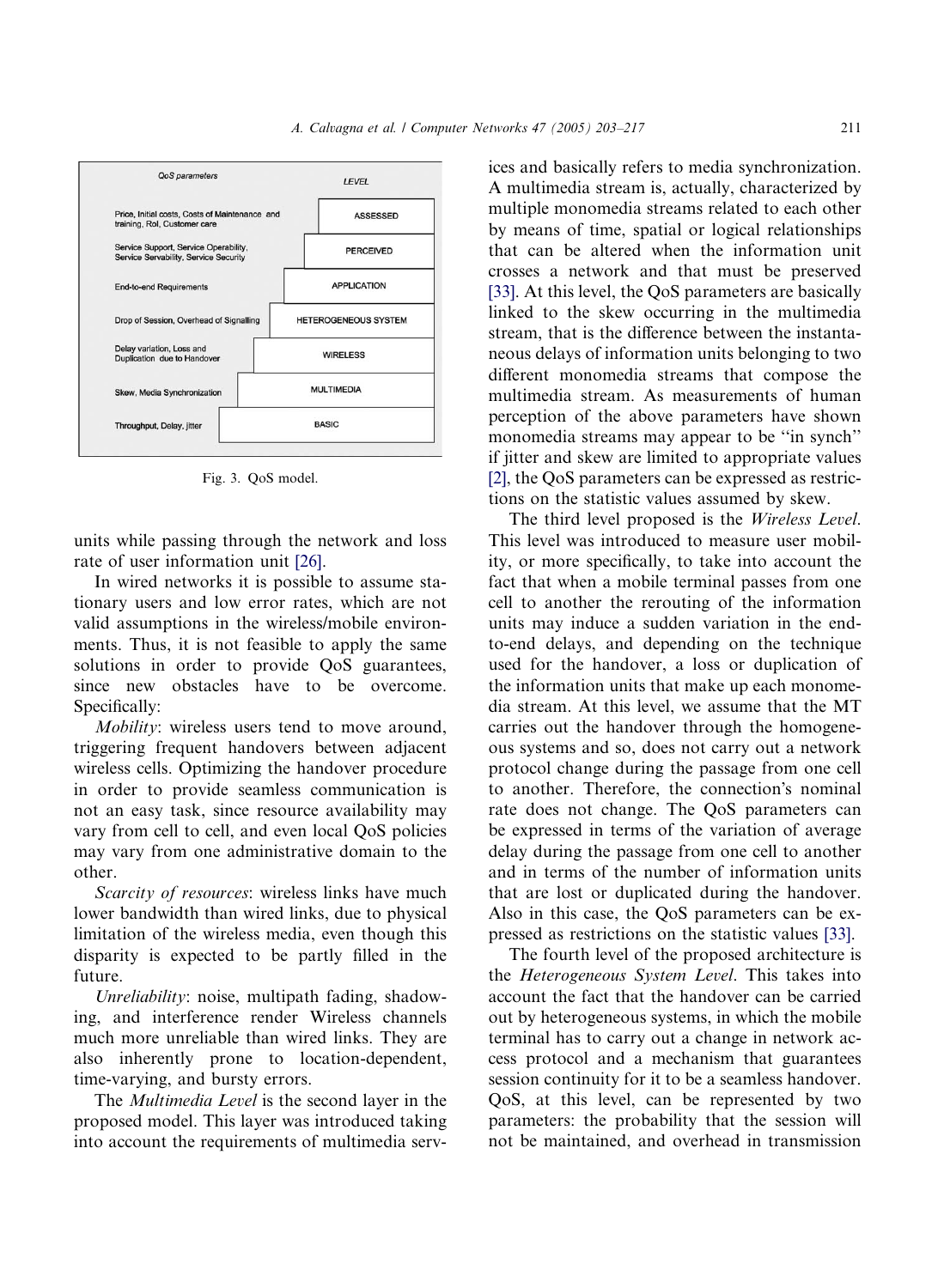due to the necessary signal to maintain the session. The probability of a drop in the session depends on the type of network access protocol and other factors such as the speed of the MT, nominal rate variation, and so on.

At the next level of the QoS model architecture we find the Application Level. This level takes into account the specific characteristics of the service. The parameters of QoS are linked to the application and are expressed in terms of the type of end-to-end requirements. For example, in the case of Web browsing, the QoS parameter is the response time, while in the case of VoIP services, it is the end-to-end delay.

At the next level of the model shown in [Fig. 3](#page-8-0) we find the Perceived QoS Level. This accounts for how the user perceives the QoS in his experience using the service and is influenced by the customer's expectations in contrast to observed service performance [\[26\]](#page-13-0). These expectations reflect how the service is supported, and performance in terms of operability, serviceability and security of the service. It is comparable with its namesake in the ITU and ETSI models.

At the highest level of the model is the Assessed QoS Level. The Assessed QoS ''starts to be seen when the customer decides whether to continue using the service or not'' [\[25\].](#page-13-0) This depends on the quality perceived by the user, pricing, initial costs, return of investments, responses of customer care, benefits which depend on the service use in economic terms as well as productive ones.

In the following section we will focus on a possible heterogeneous system level implementation of the session continuity QoS feature in an experimental testbed. All low-level technical details directly related to implementing QoS to a specific type of media access protocol are outside the scope of this paper.

# 5. Test framework for mobile QoS

As already stated in Section 3, in order to provide session continuity features in a mixed-technologies wireless access environment, proper entities and protocol enhancements must be introduced, both in the network and the terminal. Moving to-



Fig. 4. Exemplary seamless mobility framework including heterogeneous access systems.

wards this direction, we have implemented an exemplary seamless mobility framework as shown in Fig. 4.

The wireless mobility environment is composed of WiFi wireless access domains spread inside our University Campus network, Fig. 5, whose coverage ranges are much shorter than their separation distances. Thus, WiFi access gaps could be experienced while moving inside the campus. The campus sites are interconnected by means of a broadband fiber optic network backbone, deployed over a wide metropolitan area.

The implemented framework shows three heterogeneous types of wired/wireless access systems:



Fig. 5. Catania Universitary Campus Network.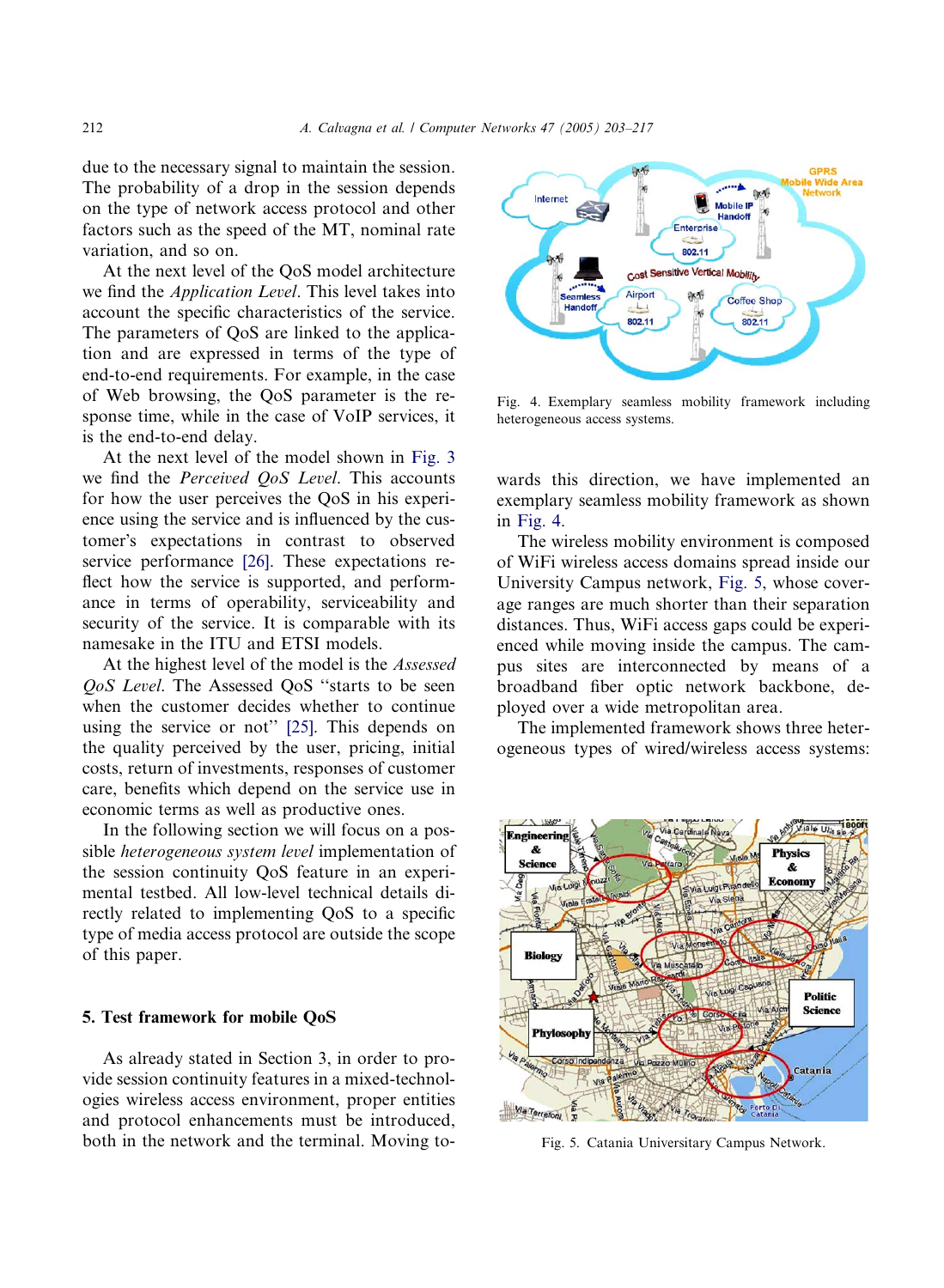the WiFi access WLAN, the local GPRS access system and the wired campus backbone. The whole framework integrates the first two access systems by means of Gateways (GW), installed in the WiFi network, and connecting the WLAN to the wired Internet. Note that, appropriate IP gateways to/from the Internet are an essential part of any GPRS network infrastructure. Also, note that in order to allow for session continuity whether the terminal on the Internet or inside the GPRS or WiFi domain, proper mechanisms to preserve the IP context have been developed and installed in the mobile terminals, in the WiFi Gateways and in the involved IP routers of our framework. In particular, inter-system handover management features have to be added to the user's terminal system software and to the introduced WiFi Gateways. Both the Internet backbone and the GPRS system implemented network level macro-mobility with Mobile IP, while in the WiFi domain Cellular-IP-based micro-mobility has been enabled. As a result, in the context of this framework a user is allowed to experience mobility and session continuity to an extent directly proportional to how many of the three required access interface types are installed on his terminal. In our experience, this framework has proved to be a flexible and easy way to enable terminal host mobility using common technologies; thus it may be considered as a reference case study to evaluate any perceived QoS metric proposal across heterogeneous access systems.

Every featured WLAN has a Gateway implementing the following basic functions:

- 1. authentication of terminal hosts; (i.e., based on network interface MAC address) and initial location registration;
- 2. locations and routes updating, i.e., by means of paging mechanisms;
- 3. IP packets forwarding;

and also, these newly introduced features:

- 4. tunnelling toward terminal hosts located inside the GPRS system;
- 5. signalling protocol to manage heterogeneous system handover (also in the terminal host).

The considered access technologies have very diverse properties in terms of bandwidth, transmission media reliability, physical availability, cost, and so on. A terminal, left outside the WLAN coverage range, would normally lose all its ongoing IP connections, whereas in our framework this drawback is avoided. The Mobile Terminal (MT) system software is able to detect the loss of connection and, in the present case study, automatically diverts all connections to the always-on GPRS wireless access network. The Mobile Terminal is a Compaq iPAQ PDA with Linux 2.4.17. The MT is provided with both an IEEE 802.11b PCMCIA WiFi NIC card, and a Bluetooth (BT) interface. The BT connects the PDA to a GPRS mobile phone where, in turn, a properly configured PPP connection tunnels through the GPRS access network. Even though inter-system handovers are performed in the shortest possible time, some problems may still occur, i.e., in terms of loss or duplication of packets, and temporary introduction of extra delays, as shown by our test results. Tests on roaming functionality between WLANs (intra-system) have not been carried out because, in that case, our framework performs a Cellular IP handover procedure, which has already been evaluated in [\[34,35\]](#page-13-0).

We investigated the impact of handovers on constant bit rate UDP traffic flows, generated by a source host in a fixed subnet and sent to the MT. The packet rate was set to 25 pps while the packet size was set to 100 bytes. Packet losses and packet delays were measured during handovers from WiFi to GPRS, and back. More specifically, during our experiments the MT cyclically performs the following sequence of actions:

- 1. The MT moves from WiFi to GPRS.
- 2. The MT remains in the GPRS domain for 7 seconds.
- 3. The MT moves from GPRS to WiFi.
- 4. The MT remains in the GPRS domain for 7 seconds.

We let the MT remain within a certain domain for 7 seconds in order to reach the steady state before beginning a new handover procedure.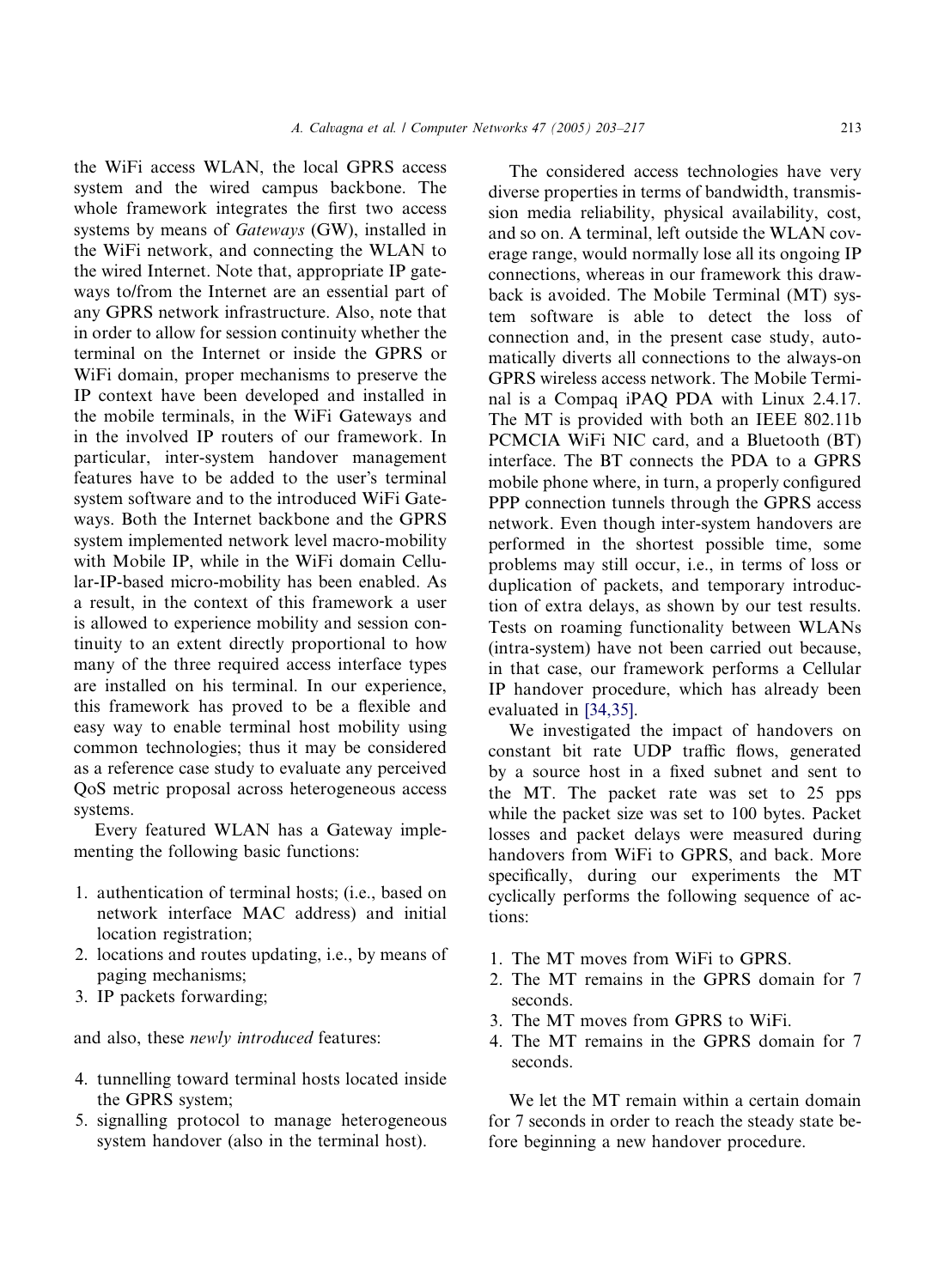# 5.1. Delay measurements

In Fig. 6 we show the delivery delay of UDP packets, during handoffs from WiFi to GPRS and vice versa. In this figure we highlighted the four different stages that the MT experiences.

Initially, the MT is located inside a WiFi domain, experiencing packet delays in the order of 2 ms. When the MT goes outside of WiFi radio range, it performs a handover to the GPRS access network. Packet losses at the MT are experienced in this stage in the order of tenths of packets. They are due to the time gap required to complete the necessary routing update operations in the home network GW. During the subsequent GPRS access stage, the packet delay along this route increases to the high delay values typical of GPRS channels.

Subsequently, we have the GPRS to WiFi handover stage. The behavior of this stage is rather complex since we can distinguish three different time intervals, as can be seen in the Fig. 6. The peak in the network end-to-end delay is due to a sudden consumption of computing resources and should not be taken into account. We observe that the MT still receives UDP packets from the GPRS tunnel for a time lapse, marking the actual end of the handover stage. Only after that does the packet delay fall back to the lower WiFi values. The goal



Fig. 6. Packet delay experienced in heterogeneous (WiFi-GPRS) handover test. Four stages are highlighted: WiFi access, WiFi to GPRS handover, GPRS access, GPRS to WiFi handover.

of optimized handover procedures should be to shorten the overall duration of the GPRS to WiFi handover, while avoiding unstable (ping-pong) behavior. It is otherwise possible that when the MT comes to a domain boundary it would indefinitely perform quick handovers back and forth between the two access networks.

The last transient concluding the GPRS to WiFi handover procedure is characterized by oscillations in the packets delays, as shown in Fig. 7. In fact, a soft heterogeneous system handover is performed, i.e., for a brief period the MT receives IP packets from both WiFi and GPRS access interfaces. Therefore, as they experience different RTT (round trip times) delays, packets are not received in sequential order. In particular, late packets are those coming from the GPRS tunnel that have been forwarded by the GW on the GPRS tunnel. Note that as a soft handover has been performed no packet losses will be experienced by the MT in this stage.

## 5.2. Loss measurements

Test results, shown in [Fig. 8,](#page-12-0) are taken at different values of the RTT between the MT and its WiFi domain's GW, as well as varying the beacon interval duration, that is the time between two consecutive WiFi beacon packets. If compared to a standard WiFi handover, handover towards GPRS has a longer duration because of the time



Fig. 7. Packet arrival times during GPRS to WiFi soft handover showing non sequential packet arrivals.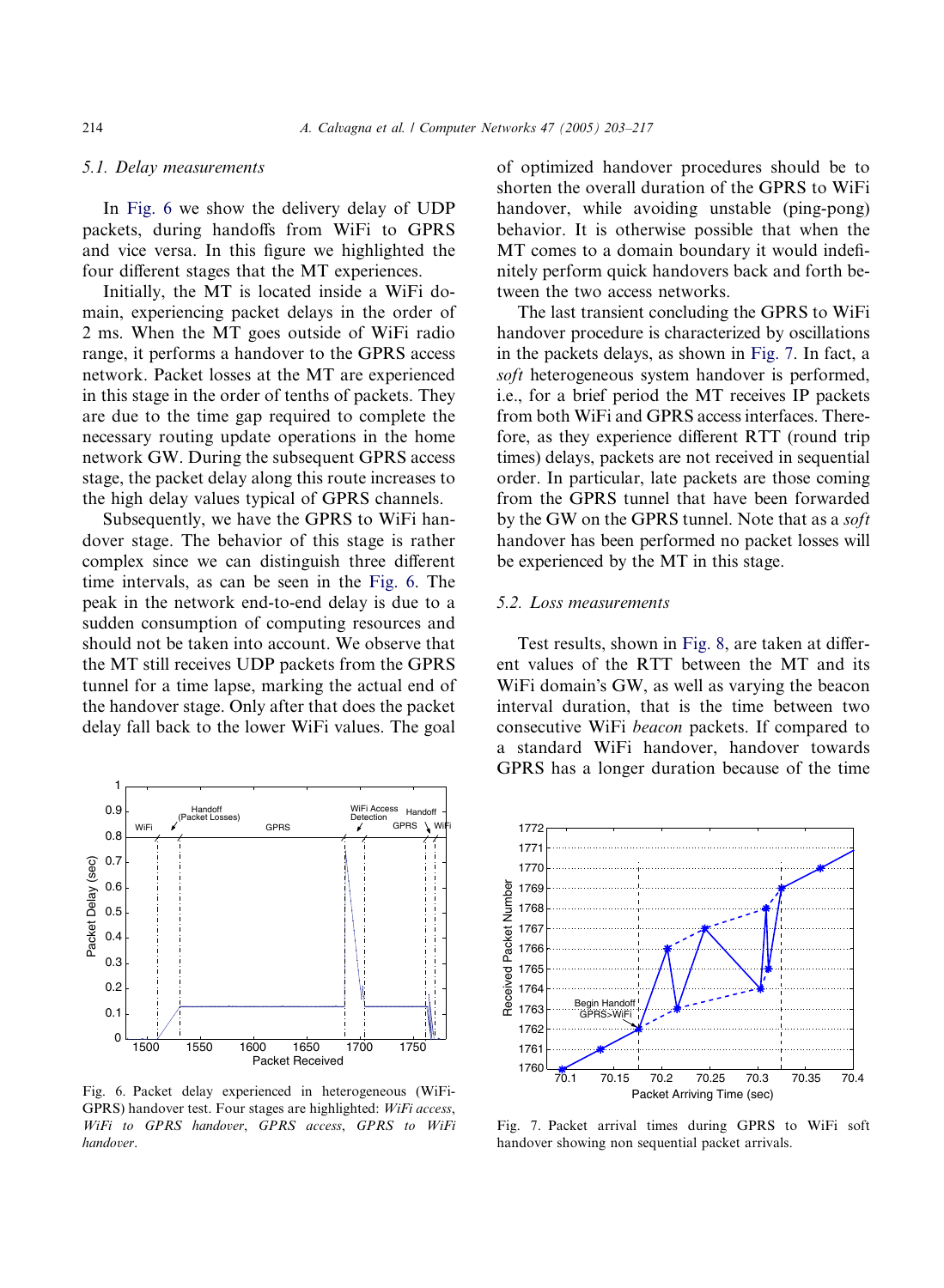<span id="page-12-0"></span>

Fig. 8. Packet loss measurements result for the WiFi to GPRS handover procedure, with respect to varying Bi and RTT values.

necessary for the MT to detect that the current position is outside the radio boundaries of its home WiFi domain. We call this delay: *alert delay*,  $(Ad)$ . As shown in Fig. 8, packet losses are directly proportional to the values of RTT along the GPRS path and increase as the Bi duration increases. We have to stress that, in comparison to the ordinary WiFi to WiFi handover (see [\[35\]\)](#page-13-0), WiFi to GPRS system handover causes a larger number of packet losses. This is mainly due to the fact that the *alert delay* must be greater than the beacon delay, to keep the MT from misjudging the ordinary delay of WiFi intra-system handovers as a lack of connectivity due to exit from the WiFi domain boundaries.

# 6. Conclusions

In this paper we proposed a QoS framework which extends existing QoS standards from IETF, ETSI, I-TUT, to focalize on the new scenario of an integrated heterogeneous system. In this context a comprehensive QoS framework should be specifically designed in order to address seamless mobility/session continuity features of a given environment. We started our analysis from an actual reference scenario and as a result proposed a layered model for mobile quality of service. This model proposes abstraction of the many underlaying access technologies, whose technical QoS implementation details are hidden in the lower layers. The proposed framework easily allows metering and comparison the level of support for seamless mobility that a wireless IP access environment, possibly heterogeneous, is actually providing. We believe that, in order to achieve wide-area wireless seamless mobility, it is mandatory to first cope with definition of interoperable mobile-QoS support features. These include mobile routing and paging services but, also, a smart and convenient way to seamlessly switch, from time to time, to the most appropriate wireless access path, and related access interface, based on the current application context and user-specified policies.

A case study has been discussed, consisting of an example framework we designed and implemented to enable wireless/mobile IP user experience service continuity while moving in a heterogeneous wireless access environments. The access systems, consisting of 802.11b disjoint areas inside a GPRS network, have very different characteristics in terms of bandwidth and, what is more, present only a transport facility to the upper layers. Performance measures show that a service degradation occurs in terms of packet losses and delay when the MT moves from the WiFi access domain to the GPRS access domain. This is basically due to the bandwidth mismatch between the two environments and could be improved by appropriate setting of certain timers. Despite that, access continuity is preserved. As a natural extension of our work we are currently running tests to study the scalability of the proposed system. We also plan to approach the problem of making applications aware of the currently used network interface in order to adapt, if possible. We believe this is an important requirement, in order to let all these IP access technologies act as a unique infrastructure.

#### **References**

- [1] N. Seitz, ITU-T QoS standards for IP-based networks, IEEE Communications Magazine 41 (6) (2003) 82–89.
- [2] R. Steinmetz, K. Nahrstedt, Multimedia—Computing, Communications and Applications, Prentice Hall International, New York, 1995.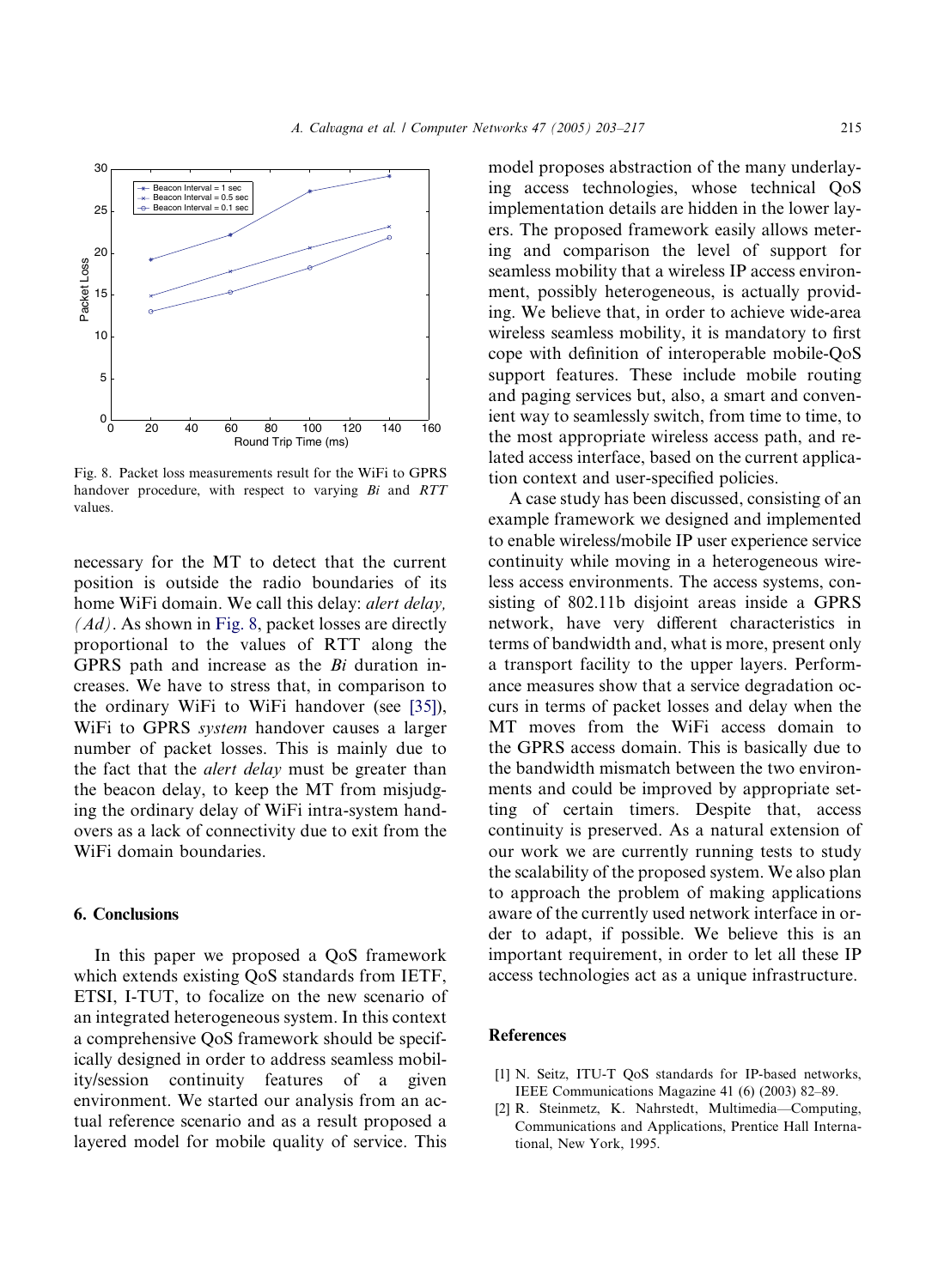- <span id="page-13-0"></span>[3] R. Braden, D. Clark, S. Shenker, Integrated Service in the Internet Architecture: an Overview, RFC 1633, 1994.
- [4] J. Liebeherr, N. Christin, A QoS architecture for quantitative service differentiation, IEEE Communications Magazine 41 (6) (2003) 38–45.
- [5] S. Blake, D. Black, M. Carlson, E. Davies, Z. Wang, W. Weiss, An Architecture for Differentiated Services, RFC 2475, 1998.
- [6] D. Estrin, S. Shenker, D. Zappala, L. Zhang, S. Deering, RSVP: a new resource reservation protocol, IEEE Network 7 (5) (1993) 8–18.
- [7] R. Braden, D. Clark, S. Shenker, Integrated Services in the Internet Architecture: An Overview, IETF RFC 1633, July 1993.
- [8] Y. Bernet, R. Yavatkar, P. Ford, F. Baker, L. Shang, K. Nichols, M. Speer, A Framework for Use of RSVP with Diff-serv Networks, Internet Draft, draft-ietf-diffserv-rsvp-01.txt, 1998.
- [9] Y. Bernet, R. Yavatkar, P. Ford, F. Baker, L. Zhang, A Framework for End-to-End QoS Combining RSVP/Intserv and Differentiated Services, Internet Draft, draft-bernetintdiff-00.txt, 1998.
- [10] V. Firoiu, J. Le Boudec, D. Towsley, Z.L. Zhang, Theories and models for Internet quality of service, Proceedings of the IEEE 90 (9) (2002) 1565–1591.
- [11] Y. Maeda, QoS standards for IP-based networks, IEEE Communications Magazine 41 (6) (2003) 80.
- [12] G. Fodor, A. Eriksson, A. Tuoriniemi, Providing quality of service in always best connected networks, IEEE Communications Magazine 41 (7) (2003) 154–163.
- [13] W. Zhuang, Y.S. Gan, K.J. Loh, K.C. Chua, Policy-based QoS architecture in the IP multimedia subsystem of UMTS, IEEE Network 17 (3) (2003) 51–57.
- [14] R. Yavaktar, D. Pendarakis, R. Guerin, A Framework for Policy-Based Admission Control, IETF RFC 2753, January 2000.
- [15] S.I. Maniatis, E.G. Nikolouzou, I.S. Venieris, QoS issues in the converged 3G wireless and wired networks, IEEE Communications Magazine 40 (7) (2002) 44–53.
- [16] Y. Li, V.C.M. Leung, Supporting personal mobility for nomadic computing over the Internet, ACM Mobile Computing and Communications Review 1 (1) (1997) 22–31.
- [17] Wireless World Research Forum, The Book of Visions 2001, WWRF, December 2001. Available from: [<http://www.](http://www.wireless-world-research.org/general-info/BoV2001-final.pdf) [wireless-world-research.org/general-info/BoV2001-final.pdf](http://www.wireless-world-research.org/general-info/BoV2001-final.pdf)>.
- [18] M. Hannikainen, T.D. Hamalainen, M. Niemi, J. Saarinena, Trends in personal wireless data communications, IEEE Computer Communications 25 (1) (2002) 84–99.
- [19] A. Mohammad, Seamless mobility requirements and mobility architectures, in: IEEE Global Telecommunications Conference (GLOBECOM '01), vol. 3, 25-29 November 2001, pp. 1950–1956.
- [20] Z.R. Turanyi, Cs. Szabo, E. Kail, A.G. Valko, Global Internet roaming with ROAMIP, ACM SIGMOBILE Computing and Communications Review 4(3) (2000) 58– 68.
- [21] C.E. Perkins, Mobile IP: Design Principles and Practices, Addison Wesley, 1998, ISBN 0-201-63469-4.
- [22] C. Castelluccia, A hierarchical mobility management scheme for IPv6, Third Symposium on Computers and Communications (ISCC98), Athens, Greece, 30 June–2 July 1998.
- [23] D.B. Johnson, C. Perkins, Mobility support in IPv6, June 1996, draft-ietf-mobileip-ipv6-01.txt.
- [24] A. Pappalardo, A. Calvagna, G. Morabito, WiFi mobility framework supporting GPRS roaming: design and implementation, in: IEEE International Conference on Communications, 2003, ICC 11–15 May 2003, vol. 1, pp. 116–120.
- [25] W.C. Hardy, QoS Measurement and Evaluation of Telecommunications Quality of Service, Wiley, New York, 2001.
- [26] J. Gozdecki, A. Jajszczyk, R. Stankiewicz, Quality of service terminology in IP networks, IEEE Communications Magazine 41 (3) (2003) 153–159.
- [27] E. Crawley et al., A framework for QoS-based routing in the internet, IETF RFC 2386, August 1998.
- [28] S. Blake et al., An architecture for differentiated services, IETF RFC 2475, December 1998.
- [29] ETSI. Network Aspects (NA): General Aspects of Quality of Service (QoS) and Network Performance (NP), Technical Report ETR003, 2nd ed., October 1994.
- [30] ITU-T, Terms and definitions related to Quality of Service and Network Performance including Dependability, ITU-T Rec. E.800, August 1993.
- [31] ITU-T, General Aspects of Quality of Service and Network Performance in Digital Networks, including ISDN, ITU-T Rec. E.350, March 1993.
- [32] ITU-T, Internet Protocol Data Communication Service— IP Packet Transfer and Availability Performance Parameters, ITU-T Rec. Y.1541, February 1999.
- [33] A. La Corte, A. Lombardo, S. Palazzo, G. Schembra, Control of perceived quality of service in multimedia retrieval services: prediction-based mechanism vs. compensation buffers, Multimedia Systems 6 (2) (1998) 102–112.
- [34] A.G. Valko, A.T. Campbell, J. Gomez, Cellular IP, Internet Draft: draft-valko-cellularip-00.txt, November 1998.
- [35] A.G. Valko, A.T. Campbell, J. Gomez, On the analysis of cellular IP Access Networks, in: Proc. 6th IFIP International Workshop on Protocols for High Speed Networks, Salem, 25–27 August 1999.



Andrea Calvagna received his degree in Computer engineering from the University of Catania in 1998, and the Ph.D. in Electronic, Computer and Telecommunication Engineering from the University of Palermo, Italy, in 2001. Since 2001 he is a contract researcher at the University of Catania, where he also serves as a teaching assistant. His current research interests include IP mobility, integration of heterogeneous systems, wireless IP communications, distributed computing and P2P networks.